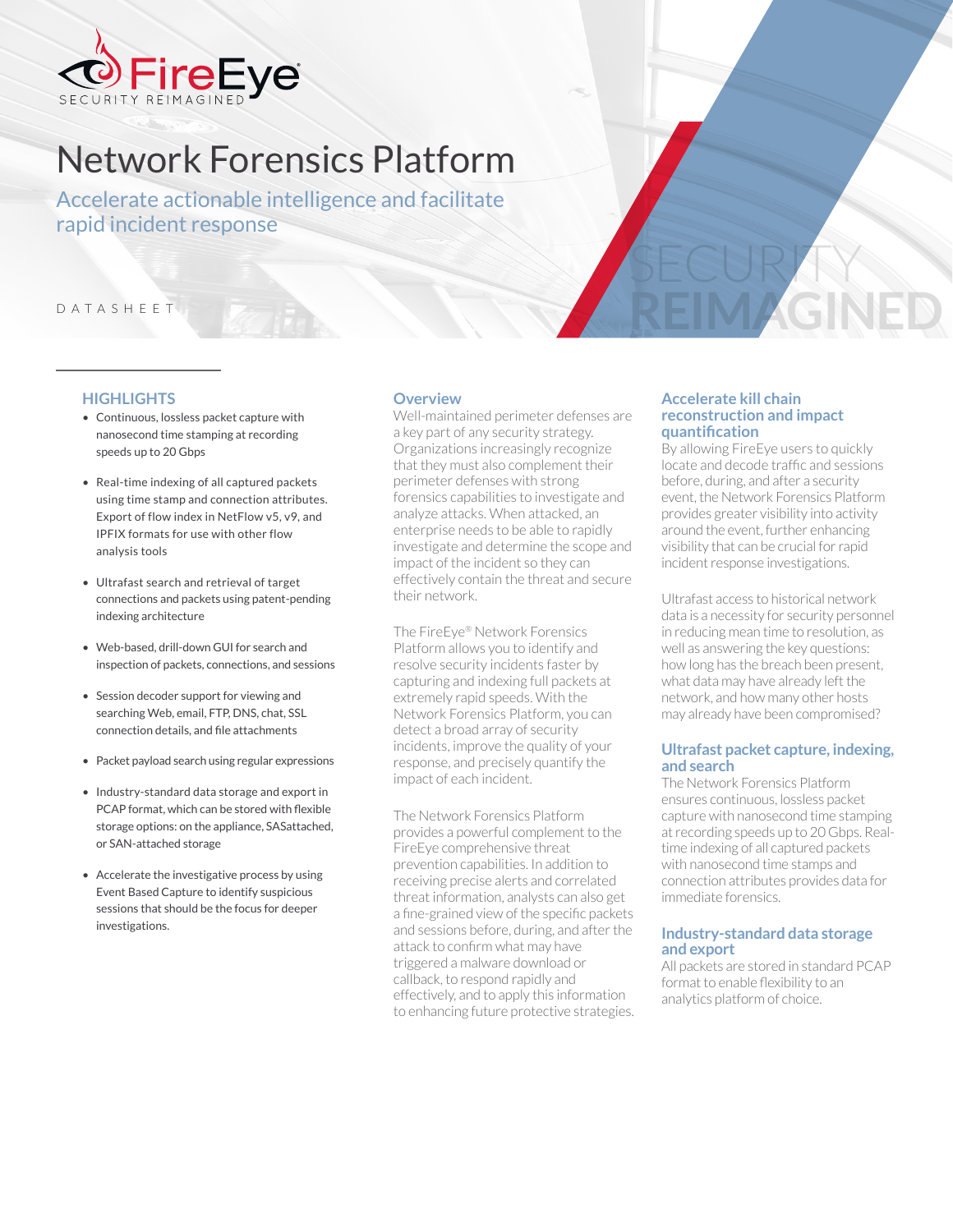#### **Integrated workflow with FireEye Threat Prevention Platform**

The integration with the FireEye platforms provides deeper insight into network traffic and activities through simple drilldown access to captured, indexed, and stored connection and packet information on the largest and busiest 10 Gbps networks. By allowing FireEye users to quickly locate and decode traffic and sessions before, during, and after a security event, the Network Forensics Platform provides greater visibility into activity around the event, further enhancing visibility that can be crucial for rapid incident response investigations.

## **Highlight suspicious sessions**

Accelerate the investigative process and correlate events that have occurred over time by creating customizable rules to flag suspicious session data, enabling a starting point for deeper investigations and to ensure longstanding retention. Investigations tied to a given event can be managed as a single case.

|                | Capture Port Configuration                  | <b>Management Ports</b>                                  | <b>Max Record Speed</b>           | <b>Total Onboard Storage</b>                     | <b>Dimensions</b>                                                                                                   | Power Supply /<br><b>Typical Operating Load</b>                                                            |
|----------------|---------------------------------------------|----------------------------------------------------------|-----------------------------------|--------------------------------------------------|---------------------------------------------------------------------------------------------------------------------|------------------------------------------------------------------------------------------------------------|
| <b>PX 004S</b> | 4 x 1 Gbps SFP                              | 2 x 10/100/1000 BASE-T                                   | 500Mbps                           | 2TB                                              | $1.7" \times 16.8" \times 14"$<br>$(4.3 \times 42.67 \times 35.56$ cm)<br>11 lbs (5 kg)                             | 200W Low Noise AC power<br>100-240V, 60-50 Hz auto-ranging                                                 |
| PX 1004ESS-16  | $4 \times 1$ Gbps,<br>10/100/1000BaseT, SFP | 2 x 10/100/1000 BASE-T<br>2 x 10/100/1000/10G<br>BASE-T  | 1.5 Gbps                          | 16 TB, expandable SAS<br>attached storage        | 1U Rack-Mount<br>$1.7" \times 17.2" \times 25.6"$<br>$(4.3 \times 43.7 \times 65.0 \text{ cm})$<br>46 lbs (20.9 Kg) | 650W high-efficiency (1+1)<br>redundant AC power 100-240 VAC,<br>60-50 Hz auto-ranging 230-280W<br>typical |
| PX 1020ESS-16  | 2 x 10 Gbps, SFP+                           | 2 x 10/100/1000 BASE-T<br>2 x 10/100/1000/<br>10G BASE-T | 1.5 Gbps                          | 16 TB, expandable SAS<br>attached storage        |                                                                                                                     |                                                                                                            |
| PX 2004ESS-24  | $4 \times 1$ Gbps,<br>10/100/1000BaseT, SFP | 2 x 10/100/1000/<br>10G BASE-T                           | 4 Gbps                            | 24 TB, expandable SAS<br>attached storage        | 2U Rack-Mount<br>$3.5'' \times 17.2'' \times 25.5''$<br>$(8.9 \times 43.7 \times 64.8$ cm)<br>52 lbs (23.6 Kg)      | 1280W high efficiency (1+1)<br>redundant AC power 100-240 VAC,<br>60-50 Hz auto ranging                    |
| PX 2004ESS-48  | $4 \times 1$ Gbps,<br>10/100/1000BaseT, SFP | 2 x 10/100/1000/<br>10G BASE-T                           | 4 Gbps                            | 48 TB, expandable SAS<br>attached storage        |                                                                                                                     |                                                                                                            |
| PX 2020ESS-24  | 2 x 10 Gbps, SFP+                           | 2 x 10/100/1000/<br>10G BASE-T                           | 5 Gbps, upgradeable to<br>20 Gbps | 24 TB, expandable SAS<br>attached storage        |                                                                                                                     |                                                                                                            |
| PX 2020ESS-48  | 2 x 10 Gbps, SFP+                           | 2 x 10/100/1000/<br>10G BASE-T                           | 5 Gbps, upgradeable to<br>20 Gbps | 48 TB, expandable SAS<br>attached storage        |                                                                                                                     |                                                                                                            |
| PX 2040ESS-48  | 4 x 10 Gbps, SFP+                           | 2 x 10/100/1000/<br>10G BASE-T                           | 5 Gbps, upgradeable to<br>20 Gbps | 48 TB, expandable SAS<br>attached storage        |                                                                                                                     |                                                                                                            |
| PX 1004EXT-4G  | $4 \times 1$ Gbps,<br>10/100/1000BaseT, SFP | 2 x 10/100/1000 BASE-T<br>2 x 10/100/1000/<br>10G BASE-T | 4 Gbps                            |                                                  | 1U Rack-Mount<br>$1.7" \times 17.2" \times 25.6"$<br>$(4.3 \times 43.7 \times 65.0 \text{ cm})$<br>46 lbs (20.9 Kg) | 650W high-efficiency (1+1)<br>redundant AC power 100-240 VAC,<br>60-50 Hz auto-ranging 230-280W<br>typical |
| PX 1020EXT-10G | 2 x 10 Gbps, SFP+                           | 2 x 10/100/1000 BASE-T<br>2 x 10/100/1000/<br>10G BASE-T | 10 Gbps                           | No onboard storage.                              |                                                                                                                     |                                                                                                            |
| PX 1020EXT-20G | $2 \times 10$ Gbps, SFP+                    | 2 x 10/100/1000 BASE-T<br>2 x 10/100/1000/<br>10G BASE-T | 20 Gbps                           | Fiber HBA to external<br>SAN storage             |                                                                                                                     |                                                                                                            |
| PX 1040EXT-20G | 4 x 10 Gbps, SFP+                           | 2 x 10/100/1000 BASE-T<br>2 x 10/100/1000/<br>10G BASE-T | 20 Gbps                           |                                                  |                                                                                                                     |                                                                                                            |
| PX 2000SX-24   | n/a                                         | n/a                                                      | n/a                               | 24 TB storage shelf<br>expansion for ESS models  | 2U Rack-Mount<br>$3.5" \times 17.2" \times 25.5"$<br>(8.9 x 43.7 x 64.8 cm) 52 lbs<br>$(23.6 \,\mathrm{Kg})$        | 500W high-efficiency (1+1)<br>redundant AC power 100-240 VAC,<br>60-50 Hz auto ranging                     |
| PX 2000SX-48   | n/a                                         | n/a                                                      | n/a                               | 48 TB storage shelf<br>expansion for ESS models  |                                                                                                                     |                                                                                                            |
| PX 4000SX-264  | n/a                                         | n/a                                                      | n/a                               | 264 TB storage shelf<br>expansion for ESS models | 4U Rack-Mount<br>7" x 17.2" x 27.5'<br>$(17.8 \times 43.7 \times 64.8 \text{ cm})$<br>75 lbs (34 Kg)                | 1280W high-efficiency (1+1)<br>redundant AC power 100-240 VAC,<br>60-50 Hz auto ranging                    |

**Note:** All performance values vary depending on the system configuration and traffic profile being processed.